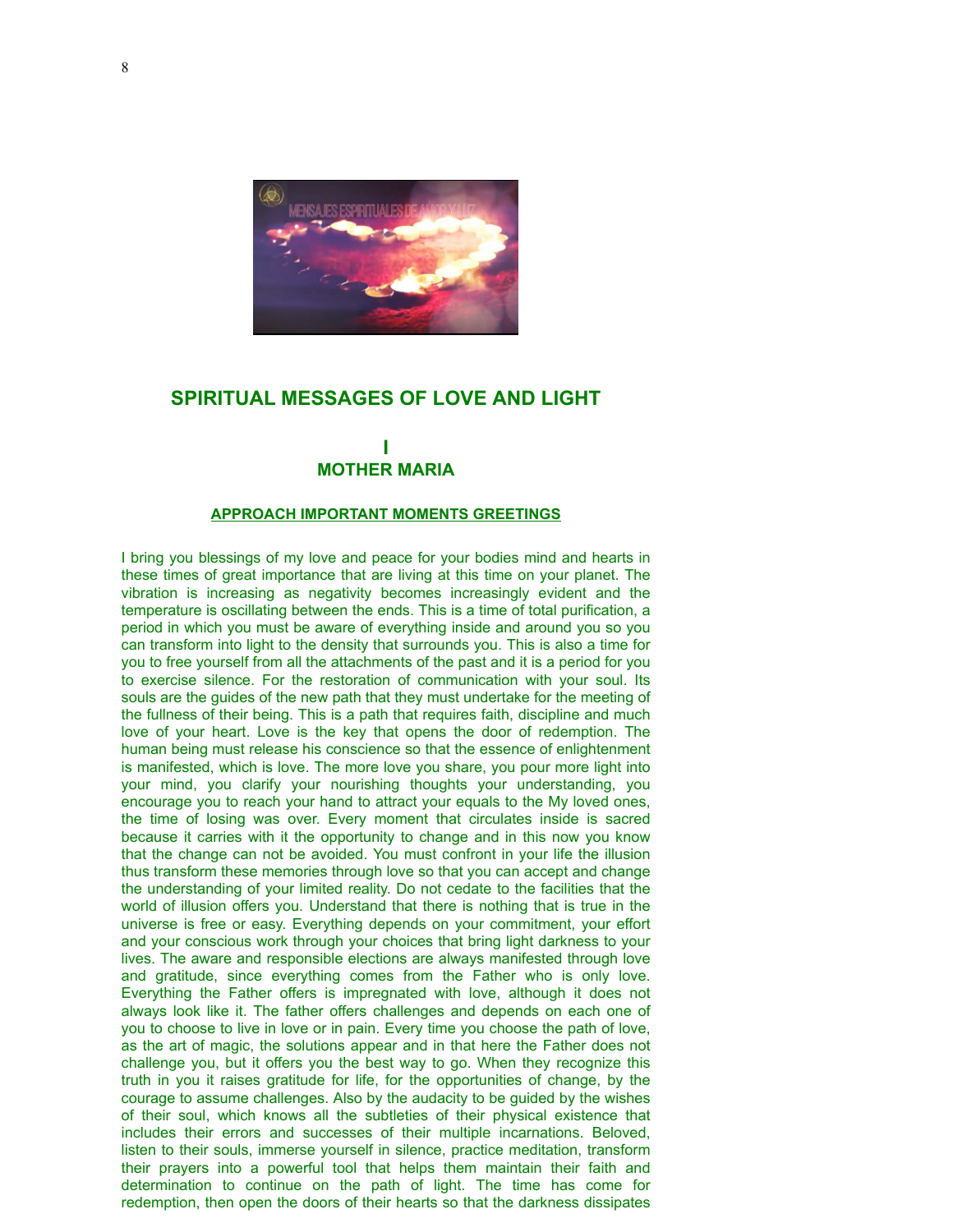from their lives so that they take a step on fullness and restore their vision of the new world and with it the true meaning of the word live. Beloved, I leave them at this moment, all my blessings on each of you as I wrap them in my protection mantle, because I am Mary, the mother's voice. With love and peace, I am Mother Mary

*(through Jane Ribeiro)*

# **II BABAJI GROWTH BEYOND SELF**

Greetings.The spiritual revolution that is now being developed, will permanently transform this land. It will not be a temporary phenomenon, it will be a timeless event that grows beyond yourself. It grows beyond yourself because these times demand it. He loves those who fight you, because this time demands it. In this now, everything harm that manifests is being eliminated. It is delivered to the fire of God for destruction. In this world, the truth has entered the scene and is cleaning everywhere, therefore the lies no longer hold and collapse in all areas. At a socio-political level, people are witnessing incredible revelations and at the same time faces their own lies about life. In this now, everywhere you find yourself with the truth, so it is beneficial to shine with the courage of your interior as it means that you are accepting with gratitude to change this time. Everything is changing radically. Eventually everything will improve and will reign with the cosmic order this is inevitable, because this revolution has affected all human beings of this land. In this now the game has begun to turn in favour of the forces of light, therefore it has finished the gears of the old powers. You have started a new game, one for which you have prepared for many lives, then continues to eliminate all blockages so continue strengthening and opening your spiritual accesses. Some of you are still too weak, do not work enough or systematically in themselves, as they expect others to solve their problems, however remember that in this now what counts is your decision, your diligence and your courage. Do not hesitate when you want to implement something. Do not hesitate when your heart clearly demonstrates a path. Do not hesitate to keep moving with courage. With the help of God everything is possible and any goal can be achieved. Open your spiritual reality. You are more than you think you are. As I mentioned at the beginning, the spiritual revolution that is now developing will permanently transform this land. It is not a temporary but timeless phenomenon. Soon you will no longer recognize yourself or humanity. Those who follow this land are preparing the ground for those born. You are the heralds and omen of the new golden era and some will see it in this life, while others will be the children of the future. Wait with love what is coming. Accept with love what happens to you. In this now these are the true miracles that are happening on earth and within themselves. See beyond yourself and live every day as if it were the last one. The past and the future no longer know you. I love you so much.

I am Babaji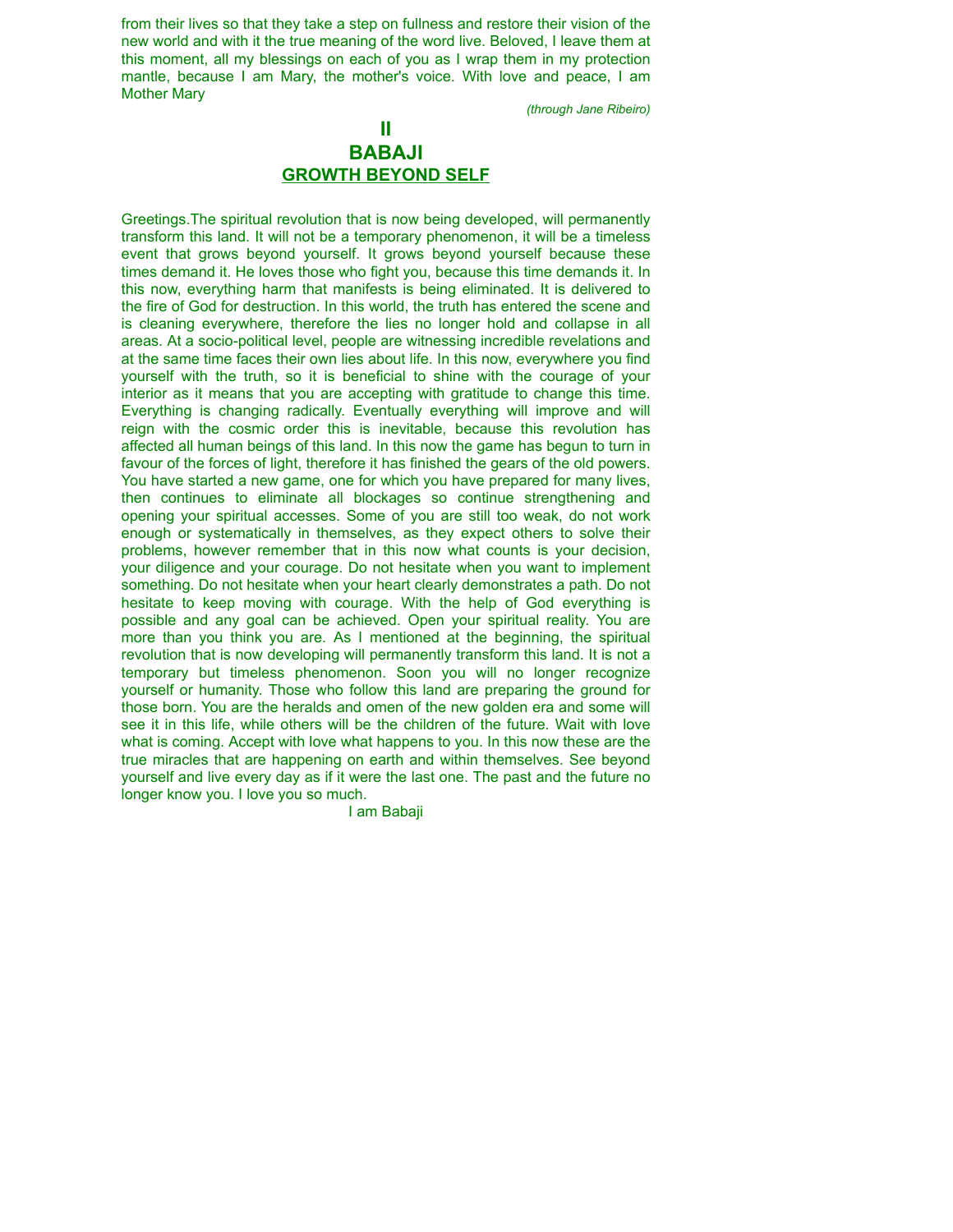## **III "DOCTORS OF HEAVEN" ADVICE AND CARE**

I am Babaji

Dear. We are unity with you in this here and now. We talked on behalf of the Fountain and Mother Earth. You can all feel this love that unites us and among themselves. You have crossed a very hectic sea that has caused you emotional storms and, as you know, there have been many wars at the energy level in the invisible world. You also know that there are many sequels, more or less important, as you have learned from all these storms and shadows, all this dark night. All have been affected in their dignity, in the deepest of themselves, in their flesh and in their psyche, but in this new dawn we will help ourselves to eliminate from each part of their being to all these brands and wounds. We will also help you eliminate everything that can still generate failures in the natural protection of your Aúran movie, in your subtle bodies and inside your physical body. We will help you find you in a different way to yourself through the energy you have always characterized you, although sometimes you do not consider it inherent in the engine that drives you when you have confidence and joy. We will help you because ahead there are wonderful projects for each one of you, therefore it is important that in all the senses feel totally free of your past. You have entered a new era and thanks to these frequencies, they are purifying much more easily to everything that needs to be cleaned inside. In this now we can tell you that the new land is already present within you and everyone, they only need to sustain their gaze in everything that is to come through the detachment of what has already happened, even if they still have certain inconsistencies of the shadows, allow them to feel in themselves Therefore, with immense joy is that now we are giving each of you a treatment so that they restore themselves to the purified energy of their soul, thus allowing themselves to isolate certain substances that have been inoculated them. We will help you with the encounter in yourself from an electric charge that is compatible with the systems of your physical body. We will also help you eliminate proteins that make them suffer certain physical discomforts. This has already happened, for that we will help them to clean up these ancient processes, of course, according to the will of their souls and the source (God).

### **IV LORD HATHORS ENERGY MATRIX**

**Exercise for cleaning care** :First we will work on the central nervous system of each of you support your feet on the ground firmly. Now place your hands on each of your ears and let us work through your fingers and your hands. You are channeling, then we will spend probes that we could call electric shocks for the transformation of the distortions they have in themselves. Now we are giving this information to your physical body the modifications will be according to the need for each one and the wishes of its own souls. This is how this process of neutralization and purification of certain programs that do not belong will take place. These modifications will allow them to have what they require for themselves, so they can completely complete with what will provide total freedom. When you feel totally, lower your hands. Thank Earth by transmitting these purifying energies. As we proceed, we are controlling in each one of you at your roots and your anchors. Maybe since the beginning of the new era have noticed that your frequencies are very different. It is also possible that you have felt destabilized and weakened what you probably worry about why you did not understand the reason. These sensations mean you're reborn. Therefore you find yourself in a new vibratory state. Then you have to get used to this new condition. When you cling to your past, you are still attached to your old state, which can weaken you in different ways. The attachment to this past contemplates that you keep clinging to the ancient habits that are mostly negative in the sense that they do not give you the freedom to be who you are. Then you must dare to reveal you to these fears that shelters inside you. If you agree with this, at this very moment we will unleash these deadlines that hold you in the past so you can explore yourself in a completely new way. Let us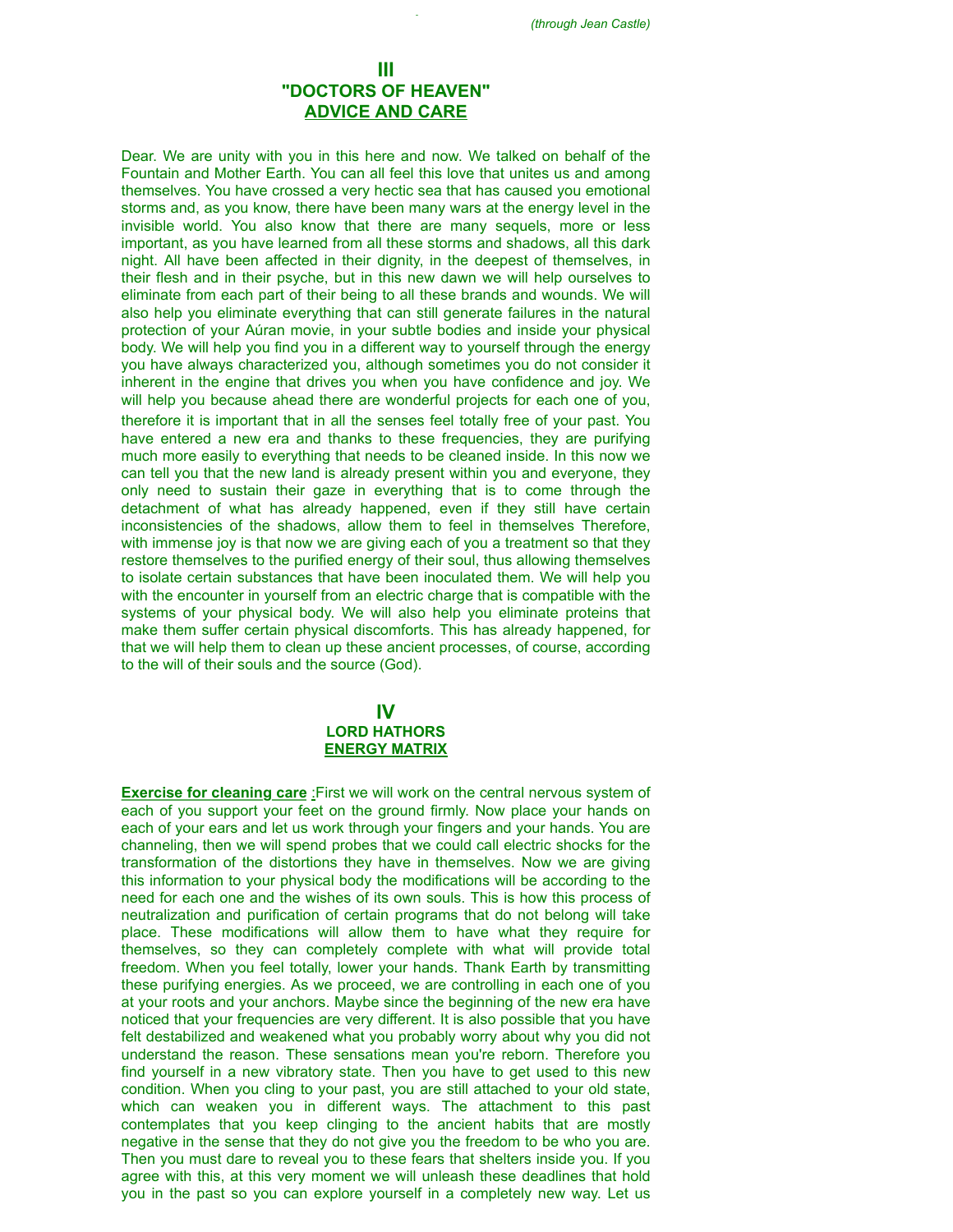know if you agree well at this very moment we can proceed in the release of all this. We have mentioned that a new life is starting for you. You will also recover your gifts and the many things that will help you change positively. Help your physical body with the advice we have given you. On a regular basis, join your soul, the source and mother Earth. We have reached the shore, you no longer need you to shake you in your boat. We have reached the bank of the new land. You are blessed.

### We are the doctors of heaven

### *(through Kathy Henry)*

Energy matrix Greetings. We are in this here and now to honour and celebrate who you are like a multidimensional energy be. Most land walkers are unconscious of their own personal energy signature and from which surrounds them. Therefore, they are unconscious of the exchange of energy that occurs continuous among themselves, with others and their environment. We want you to begin to understand that all of you, everything that surrounds them, from the smallest atom to a galaxy, has an energy matrix that connects them together with the cosmic interwoven. These networks or holograms interact with their grids or personal energy holograms. As they move in their lives, they move through many grids and matrices. We realize that, in general, they do not check or feel, or consciously read the flow of energy, and this is an important ability to develop. Once you start to feel or see the subtle vibrations even the forms of thinking and emotions that create the environment in which you enter, you will begin to understand how these vibrations affect your own personal energy field. You will also understand what your effects are in your physical body through the exchange of information that is being produced. At all times you move through these energy fields. However, most of the time you are totally unaware of how they interact with your personal matrix. You must realize that the matrix is the one that holds the employer. It is similar to a stone base that holds the glass. Your personal matrix holds your contact with this dimension is the framework of the energy network that vibrates with your memories experiences and family patterns. Your personal matrix is created from your forms of thinking, habits, emotions and scheduled beliefs. Your signature a sad energy will always be affected by the energy that surrounds you. Remember that vibrations or emotional frequencies are contagious if you enter a matrix space where there is an emotion of fear will certainly activate your own personal frequency of stored fear. A hospital or a dentist's office is the example of a space where you can experience the triggers of your own personal fear. You must be aware of the vibration that the spaces or matrices in which you move will be offered. As each human being begins awakening, it is becoming more aware of its field of personal energy. As you strive to enrich your consciousness to grow and expand, it could be said that your personal matrix becomes more extensive, brighter. It is valuable and important to be aware of your own matrix and as we said before being more aware of the networks or energy fields that surround them at each moment. This is an important job, since it is a level of consciousness that gives your conscious self a larger field. Then allow yourself but feel what will make you more sensitive to the matrices that surround you at all times. They begin to notice the energy matrix all the energy vibration that their planet is offering them, the stars the galaxy and the cosmic collective. Make your intention consist of learning, to read or listen to this energy that is enveloping you. Where do you feel your connections with the global matrix? Do you feel too big or as something impossible to imagine? Where do you feel your connection with the galactic matrix? .Permite to investigate your own matrix, grid or personal energy field. Become sensitive thus perceive as far as this matrix extends. You will realize how interconnected you are with your planet, your community, your circle of friends and acquaintances, your spiritual family and your physical family. Note how you experience your family matrix. Perceive if you triggered emotions or limiting thoughts, or if you feel expansive and tolerant. We invite you to be aware of how your personal matrix encourages them, affects and changes, when you are intoned with other fields of energy and as other matrices drag your vibrations. As they advance in their lives, be aware of each subtle change in each experience, the taste of the sensations, the emotional and mental offers of the matrix. In each store or activity there will be a matrix with which you will connect temporarily. With a group of people you will share a common matrix, which will be created by the combination of all energy fields of all components. You will develop a skill that will allow you to read the information provided by those who share the same space. Between a being and others, many data are exchanged during inspiration and an expiration